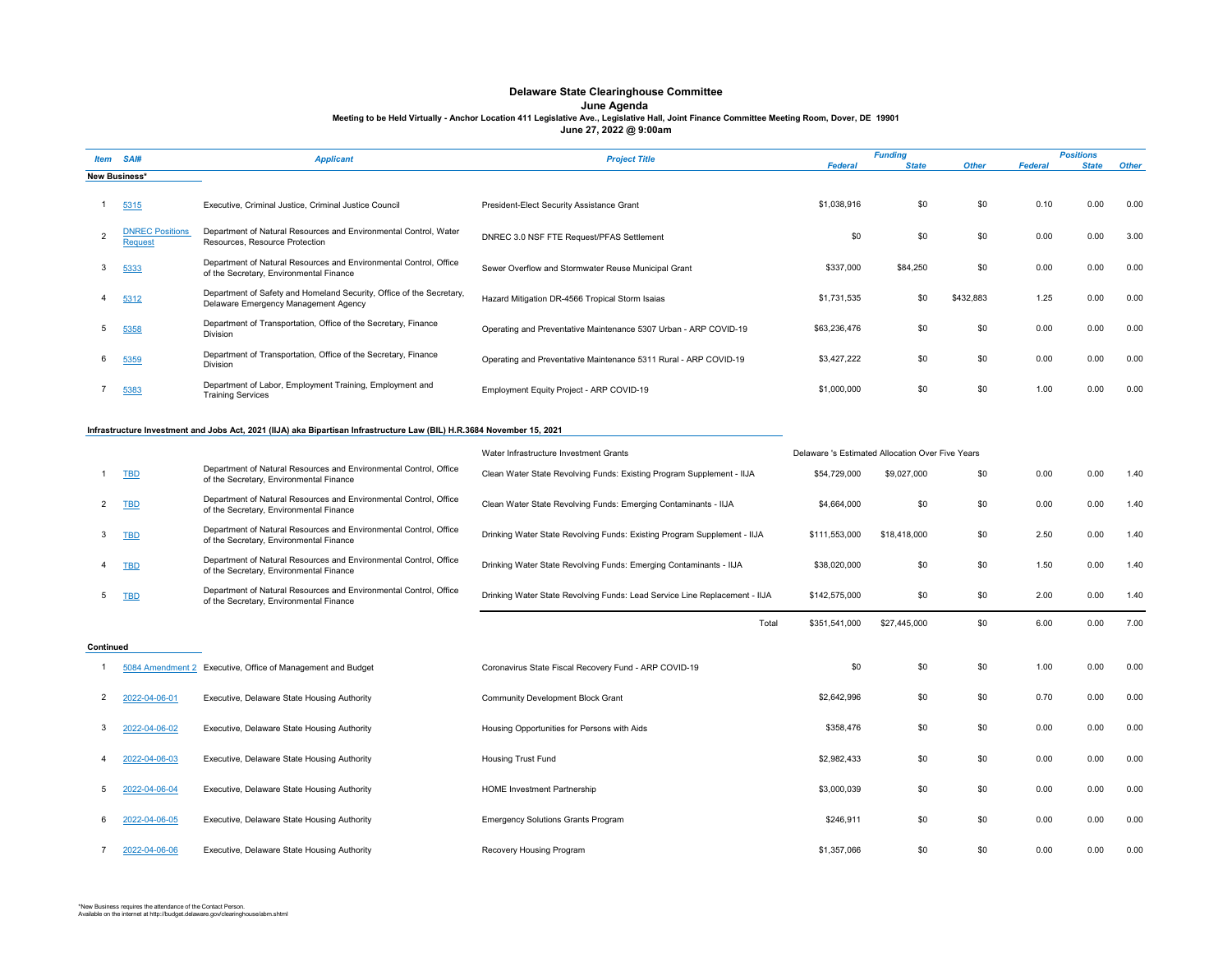|    | 2022-04-07-01  | Executive, Delaware State Housing Authority                                                                                         | Public Housing Operations Program - Moving to Work              | \$2,432,680   | \$0           | \$681,980 | 0.00  | 0.00 | 0.00 |
|----|----------------|-------------------------------------------------------------------------------------------------------------------------------------|-----------------------------------------------------------------|---------------|---------------|-----------|-------|------|------|
|    | 2022-04-07-02  | Executive, Delaware State Housing Authority                                                                                         | Housing Choice Vouchers - Moving to Work                        | \$10,345,670  | \$0           | \$0       | 1.00  | 0.00 | 0.00 |
| 10 | 2022-04-07-03  | Executive, Delaware State Housing Authority                                                                                         | Family Unification Program                                      | \$536,020     | \$0           | \$0       | 0.00  | 0.00 | 0.00 |
| 11 | 2022-04-07-04  | Executive, Delaware State Housing Authority                                                                                         | Performance Based Contract Administrator Program                | \$45,461,896  | \$0           | \$0       | 0.00  | 0.00 | 0.00 |
| 12 | 2022-04-07-05  | Executive, Delaware State Housing Authority                                                                                         | Public Housing Capital Program - Moving to Work                 | \$810,861     | \$0           | \$0       | 0.00  | 0.00 | 0.00 |
| 13 | 2022-04-07-06  | Executive, Delaware State Housing Authority                                                                                         | Mainstream Voucher Program                                      | \$605,729     | \$0           | \$0       | 0.00  | 0.00 | 0.00 |
| 14 | 5336           | Executive, Criminal Justice, Criminal Justice Council                                                                               | Childrens Justice Act Grant                                     | \$89,206      | \$0           | \$0       | 0.00  | 0.00 | 0.00 |
| 15 | 5340           | Executive, Criminal Justice, Criminal Justice Council                                                                               | Residential Substance Abuse Treatment                           | \$176,227     | \$58,742      | \$0       | 0.21  | 0.05 | 0.00 |
| 16 | 4898 Amendment | Department of Health and Social Services, Medicaid and Medical<br>Assistance                                                        | Medicaid Services XIX-MAP22                                     | \$814,530,784 | \$162,906,157 | \$0       | 0.00  | 0.00 | 0.00 |
| 17 | 5325           | Department of Health and Social Services, Public Health, Community<br>Health                                                        | Immunization and Vaccines for Children                          | \$2,381,761   | \$0           | \$0       | 11.00 | 0.00 | 0.00 |
| 18 | 5327           | Department of Health and Social Services, Social Services                                                                           | Delaware Senior Medicare Patrol Program                         | \$241,734     | \$0           | \$0       | 0.00  | 0.00 | 0.00 |
| 19 | 5332           | Department of Health and Social Services, Public Health, Community<br>Health                                                        | First Responders - Comprehensive Addiction & Recovery Act       | \$800,000     | \$0           | \$0       | 0.55  | 0.00 | 0.00 |
| 20 | 5346           | Department of Health and Social Services, Public Health, Community<br>Health                                                        | Hepatitis C Increased Testing and Diagnosis                     | \$315,000     | \$0           | \$0       | 2.00  | 0.00 | 0.00 |
| 21 | 5349           | Department of Health and Social Services, Public Health, Community<br>Health                                                        | Epidemiology and Laboratory Capacity for Infectious Disease     | \$14,161,026  | \$0           | \$0       | 6.50  | 0.00 | 0.00 |
| 22 | 5355           | Department of Health and Social Services, Administration, Office of<br>the Secretary                                                | Delaware Health Insurance Individual Market Stabilization       | \$35,010,817  | \$0           | \$0       | 0.00  | 0.00 | 0.00 |
| 23 | 5046 Amendment | Department of Natural Resources and Environmental Control, Office<br>of Environmental Protection, Climate, Coastal, and Energy      | Clean Cities Coalition Grant                                    | \$20,000      | \$0           | \$0       | 0.00  | 0.00 | 0.00 |
| 24 | 3310 Amendment | Department of Natural Resources and Environmental Control, Office<br>of Natural Resources, Watershed Stewardship                    | Local Cooperation Agreement Delaware Coastal Protection Project | \$995,890     | \$1,449,370   | \$0       | 0.10  | 0.15 | 0.00 |
| 25 | 5326           | Department of Natural Resources and Environmental Control, Office<br>of Natural Resources, Fish and Wildlife                        | E-2-33 Delaware's Rare Plant Conservation Program               | \$13,050      | \$4,350       | \$0       | 0.00  | 0.02 | 0.00 |
| 26 | 5329           | Department of Natural Resources and Environmental Control, Office<br>of Natural Resources, Fish and Wildlife                        | E-1-31 Delaware's Endangered Species Program                    | \$42,695      | \$14,232      | \$0       | 0.00  | 0.04 | 0.00 |
| 27 | 5331           | Department of Natural Resources and Environmental Control, Office<br>of Environmental Protection, Waste and Hazardous Substances    | Support Agency Cooperative Agreement - Brownfields              | \$444,994     | \$0           | \$0       | 2.75  | 0.00 | 0.00 |
| 28 | 5335           | Department of Natural Resources and Environmental Control, Office<br>of Natural Resources, Fish and Wildlife                        | Shellfish Sanitation Equipment                                  | \$39,953      | \$0           | \$0       | 0.00  | 0.00 | 0.00 |
| 29 | 5338           | Department of Natural Resources and Environmental Control, Office<br>of Natural Resources, Watershed Stewardship                    | Nonpoint Source Implementation Grant                            | \$1,223,200   | \$663,147     | \$158,987 | 3.25  | 2.60 | 0.00 |
| 30 | 5370           | Department of Natural Resources and Environmental Control, Office<br>of the Secretary, Office of Innovation and Technology Services | Environmental Information Exchange Network                      | \$199,398     | \$0           | \$0       | 0.00  | 0.00 | 0.00 |
| 31 | 5392           | Department of Labor, Employment Training, Employment and<br><b>Training Services</b>                                                | Foreign Labor Certification (FY20)                              | \$65,000      | \$0           | \$0       | 1.00  | 0.00 | 0.00 |
| 32 | 5393           | Department of Labor, Employment Training, Employment and<br><b>Training Services</b>                                                | Foreign Labor Certification (FY21)                              | \$76,092      | \$0           | \$0       | 1.00  | 0.00 | 0.00 |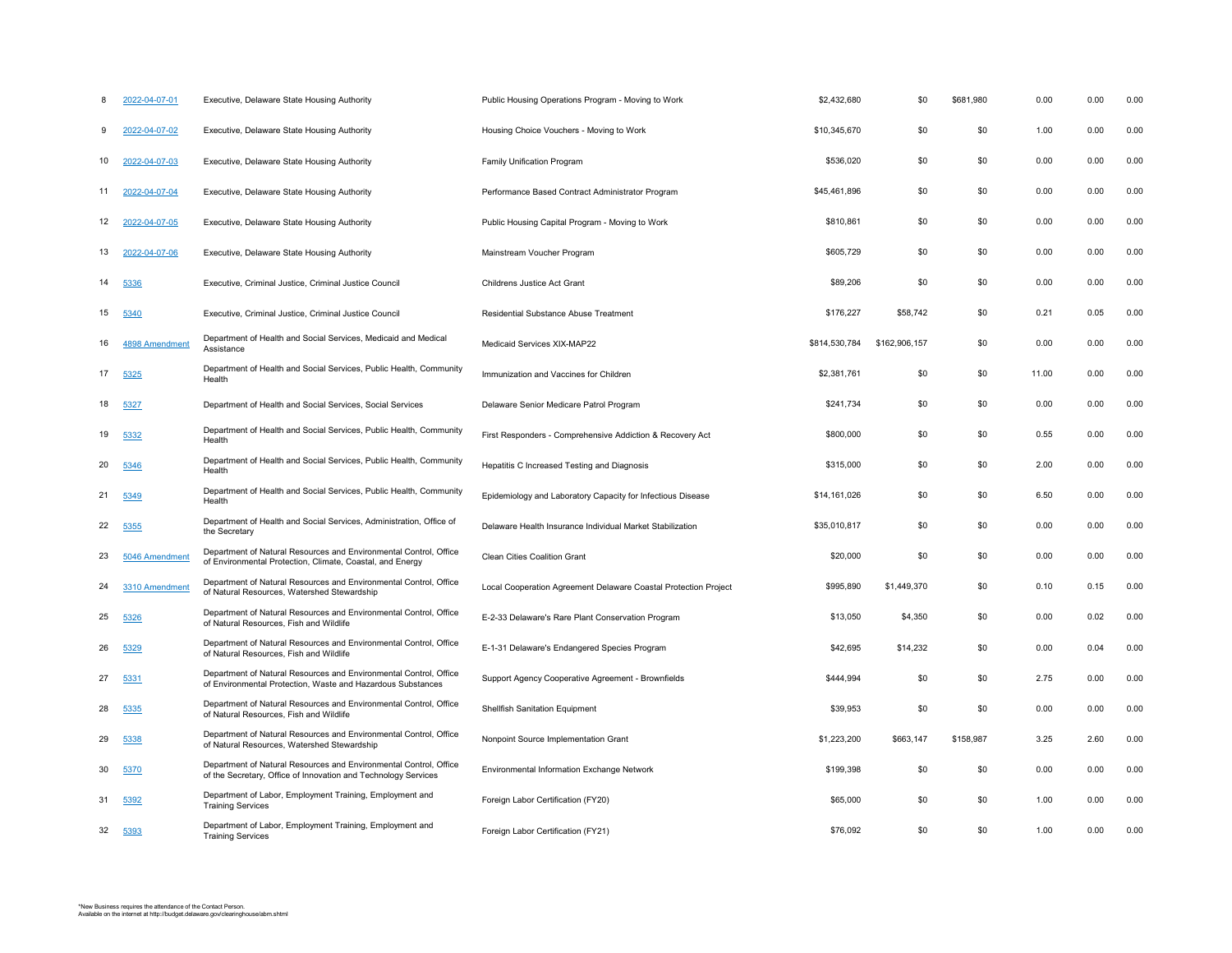| 33 | 5341             | Department of Education, Student Support         | Title I Part C Migrant Education                                                                                                                                      | \$443,184    | \$0       | \$0      | 1.30 | 0.00 | 0.00 |
|----|------------------|--------------------------------------------------|-----------------------------------------------------------------------------------------------------------------------------------------------------------------------|--------------|-----------|----------|------|------|------|
| 34 | 5362             | Department of Education, Academic Support        | State Assessment and Related Activities                                                                                                                               | \$3,585,897  | \$0       | \$0      | 2.10 | 0.00 | 0.00 |
| 35 | 5363             | Department of Education, Student Support         | Title IV, Part B - 21st Century Community Learning                                                                                                                    | \$6,172,398  | \$0       | \$0      | 0.80 | 0.00 | 0.00 |
| 36 | 5364             | Department of Education, Student Support         | <b>Adult Basic Education</b>                                                                                                                                          | \$1,893,090  | \$855,621 | \$0      | 0.10 | 0.00 | 0.00 |
| 37 | 5365             | Department of Education, Student Support         | Education for Homeless Children and Youth                                                                                                                             | \$337,662    | \$0       | \$0      | 0.15 | 0.00 | 0.00 |
| 38 | 5366             | Department of Education, Office of the Secretary | Rural and Low-Income Schools                                                                                                                                          | \$126,740    | \$0       | \$0      | 0.00 | 0.00 | 0.00 |
| 39 | 5367             | Department of Education, Student Support         | Migrant Education Program Consortium Incentive                                                                                                                        | \$118,483    | \$0       | \$0      | 0.00 | 0.00 | 0.00 |
|    | Higher Education |                                                  |                                                                                                                                                                       |              |           |          |      |      |      |
| 1  | 2022-06-04-01    | Delaware State University                        | Program for Children - Continuation and Pilot Project                                                                                                                 | \$75,000     | \$0       | \$0      |      |      |      |
| 2  | 2022-06-04-02    | Delaware State University                        | Title X Family Planning Services and HIV Testing and Counseling Services<br>Contract #22-143                                                                          | \$12,500     | \$0       | \$0      |      |      |      |
| 3  | 2022-06-04-03    | Delaware State University                        | Title X Family Planning Services and HIV Testing and Counseling Services<br>Contract #19-380                                                                          | \$10,000     | \$0       | \$0      |      |      |      |
| 4  | 2022-06-04-04    | Delaware State University                        | Thrust 4-Value Added Systems (Part 2)                                                                                                                                 | \$80,000     | \$0       | \$0      |      |      |      |
| 5  | 2022-06-04-05    | Delaware State University                        | <b>DSU Community Navigator</b>                                                                                                                                        | \$200,000    | \$0       | \$0      |      |      |      |
| 6  | 2022-06-04-06    | Delaware State University                        | Development of Phage Therapy for the Treatment of Enteric Septicemia and<br>Columnaris in Aquaponics Catfish                                                          | \$299,674    | \$0       | \$0      |      |      |      |
| 7  | 2022-06-04-07    | Delaware State University                        | DSU Public Health Training Scholarship Program                                                                                                                        | \$1,500,000  | \$0       | \$0      |      |      |      |
| 8  | 2022-06-04-08    | Delaware State University                        | Generation of Hydrogen Peroxide and Consecutive Chemical Reactions in<br><b>Water Microdroplets</b>                                                                   | \$20,995     | \$0       | \$0      |      |      |      |
| 9  | 2022-06-04-09    | Delaware State University                        | Artificial Intelligence (AI) Institute for Coastal-Smart Digital Agriculture<br>(AICoSDA)                                                                             | \$19,928,219 | \$0       | \$0      |      |      |      |
| 10 | 2022-06-04-10    | Delaware State University                        | Delaware Space Observation Center (DSpOC)                                                                                                                             | \$399,985    | \$0       | \$0      |      |      |      |
| 11 | 2022-06-04-11    | Delaware State University                        | On- Chip Sensing Using Mid-Infrared Integrated Photonic Circuits (PICs)                                                                                               | \$245,800    | \$0       | \$0      |      |      |      |
| 12 | 2022-06-04-12    | Delaware State University                        | Delaware State University McNair: Growing Opportunity, Advancing Learning<br>(GOAL)                                                                                   | \$249,443    | \$0       | \$0      |      |      |      |
| 13 | 2022-06-04-13    | Delaware State University                        | Climate-Smart Milk: Halving Methane Emissions and Carbon Footprints<br>(Measured and Verified) Through Innovative Management Integration from<br>Feeding to Land-Use  | \$847,920    | \$0       | \$0      |      |      |      |
| 14 | 2022-06-04-14    | Delaware State University                        | Social & Behavioral Factors Related to COVID-19 Rapid Testing in Delaware's<br><b>Underserved Communities</b>                                                         | \$1,763,131  | \$0       | \$0      |      |      |      |
| 15 | 2022-06-04-15    | Delaware State University                        | Project ABLE- Igniting an Ocean Economy Tech Center in Kent and Sussex<br>Counties                                                                                    | \$300,000    | \$0       | \$0      |      |      |      |
| 16 | 2022-06-04-16    | Delaware State University                        | US Embassy Abidjan, Public Affairs Section                                                                                                                            | \$25,000     | \$0       | \$0      |      |      |      |
| 17 | 2022-06-04-17    | Delaware State University                        | MBDA/Minority College and Universities                                                                                                                                | \$601,422    | \$0       | \$0      |      |      |      |
| 18 | 2022-06-04-18    | Delaware State University                        | Certificates in Multiliteracy: Growth and Competencies for International Studies,<br>Language Content for Professional Purposes and Less Commonly Taught<br>Languages | \$218,914    | \$0       | \$0      |      |      |      |
| 19 | 2022-06-11-01    | University of Delaware                           | Inspection/Light Work Class Remotely Operated Vehicle (ROV) for Improved<br>Ocean Research Support from the University of Delaware Research Vessel<br>Hugh R. Sharp   | \$784,225    | \$0       | \$0      |      |      |      |
| 20 | 2022-06-11-02    | University of Delaware                           | Integrative Data Analysis to Identify Persistent Post-Concussion Deficits and<br>Subsequent Musculoskeletal Injury Risk                                               | \$88,244     | \$0       | \$0      |      |      |      |
| 21 | 2022-06-11-03    | University of Delaware                           | Tissue Engineered Total Disc Replacement in a Large Animal Model                                                                                                      | \$17,713     | \$0       | \$0      |      |      |      |
| 22 | 2022-06-11-04    | University of Delaware                           | Bioactive Injectable Implants for Functional Intervertebral Disc Regeneration                                                                                         | \$17,713     | \$0       | \$0      |      |      |      |
| 23 | 2022-06-11-05    | University of Delaware                           | <b>DSC Boost22</b>                                                                                                                                                    | \$0          | \$0       | \$14,818 |      |      |      |
| 24 | 2022-06-11-06    | University of Delaware                           | Development of Biological Control Methods for Management of Spotted<br>Lanternfly                                                                                     | \$24,015     | \$0       | \$0      |      |      |      |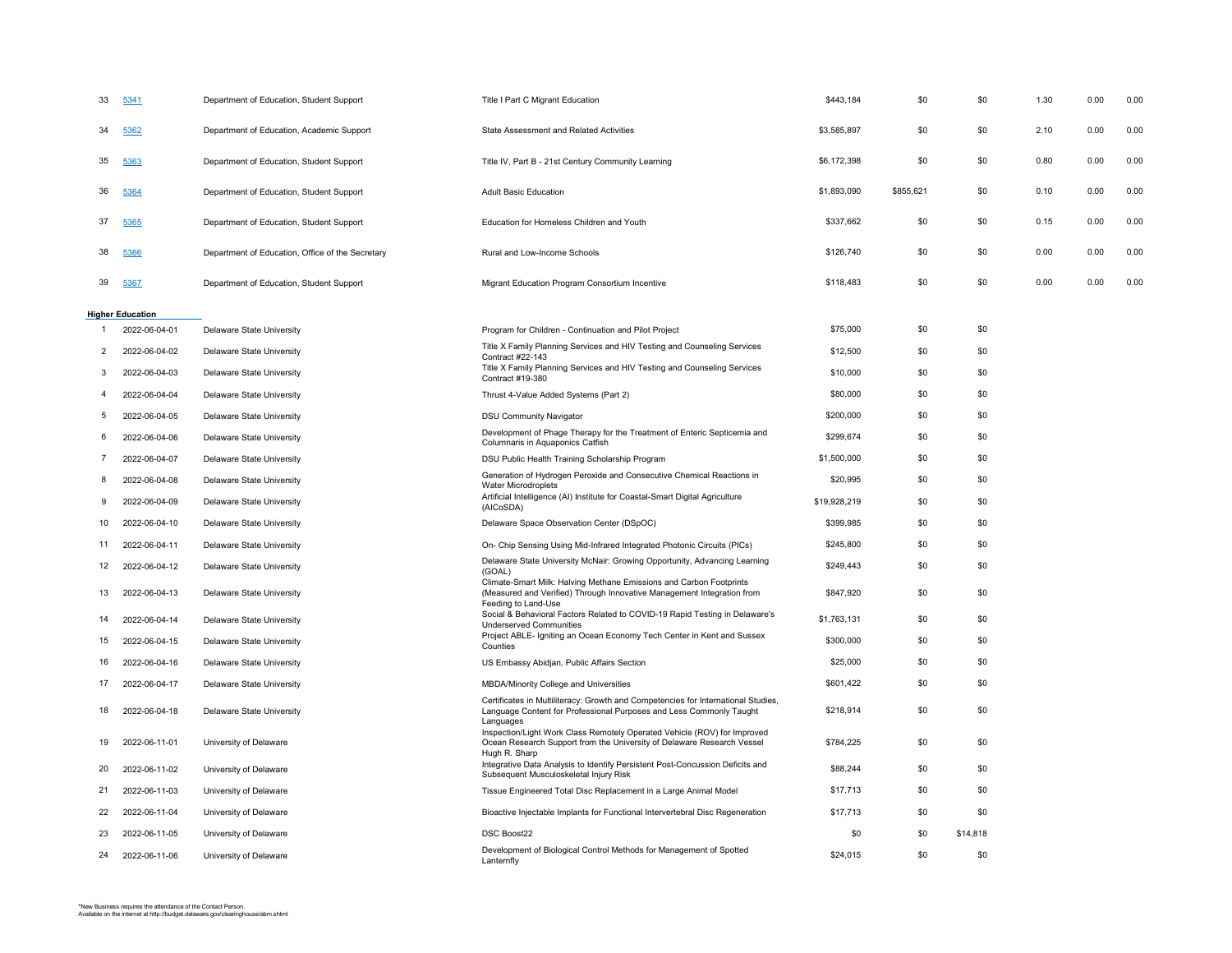| 25 | 2022-06-11-07 | University of Delaware | Conformal Printing of Frequency Selective Surfaces                                                                                                                     | \$0         | \$0 | \$26,001  |
|----|---------------|------------------------|------------------------------------------------------------------------------------------------------------------------------------------------------------------------|-------------|-----|-----------|
| 26 | 2022-06-11-08 | University of Delaware | Roads Continue: Long-Term Patterns of Desistance Among an Active Criminal<br>Cohort                                                                                    | \$301,373   | \$0 | \$0       |
| 27 | 2022-06-11-09 | University of Delaware | Collaborative Research: Protein Engineering and Processing of Plant Viral<br>Templates for Controlled Nanoparticle Synthesis                                           | \$27,000    | \$0 | \$0       |
| 28 | 2022-06-11-10 | University of Delaware | Public Allies FY21/22 National Support                                                                                                                                 | \$0         | \$0 | \$15,297  |
| 29 | 2022-06-11-11 | University of Delaware | Using AI to Clarify the Role of Phonological Processing Speed in Reading<br><b>Difficulty</b>                                                                          | \$0         | \$0 | \$53,125  |
| 30 | 2022-06-11-12 | University of Delaware | FMSG: ECO: From Carbon Dioxide to Future Bioplastic Manufacturing for<br><b>Environmental Sustainability</b>                                                           | \$0         | \$0 | \$130,694 |
| 31 | 2022-06-11-13 | University of Delaware | Structural Characterization of SARS-CoV-2 Genome Organization by NMR                                                                                                   | \$1,634,600 | \$0 | \$0       |
| 32 | 2022-06-11-14 | University of Delaware | Bridging Insights Why It Worked: A Comparative Study of Select Resolved and<br>Unresolved Conflicts Since 1946                                                         | \$0         | \$0 | \$56,036  |
| 33 | 2022-06-11-15 | University of Delaware | Fundamental Studies of Catalytic Sites and Catalyst/Membrane Integrations for<br>Advanced Hydroxide Exchange Membrane Electrolyzers                                    | \$0         | \$0 | \$378,126 |
| 34 | 2022-06-11-16 | University of Delaware | Re-Survey of Sharp Points to Estimate Population Change Over Time                                                                                                      | \$46,809    | \$0 | \$0       |
| 35 | 2022-06-11-17 | University of Delaware | Collaborative Research: CIF: Small: Hypergraph Signal Processing and<br>Networks Via T-Product Decompositions                                                          | \$222,635   | \$0 | \$0       |
| 36 | 2022-06-11-18 | University of Delaware | Yoda1-Augmented Vibration Enhances Standard of Care in Metastatic Breast<br>Cancers                                                                                    | \$899,991   | \$0 | \$0       |
| 37 | 2022-06-11-19 | University of Delaware | The Delaware Space Observation Center (DSpOC)                                                                                                                          | \$801,110   | \$0 | \$0       |
| 38 | 2022-06-11-20 | University of Delaware | Systematic Study of Plasmon-Induced Charge and Energy Transfer in Metal-<br>Semiconductor Hybrids                                                                      | \$10,000    | \$0 | \$0       |
| 39 | 2022-06-11-21 | University of Delaware | Scalable Manufacturing of Structured Battery Electrode with Controlled Meso-<br>Scale Architecture for Fast-Charging Li-Ion Battery                                    | \$0         | \$0 | \$161,489 |
| 40 | 2022-06-11-22 | University of Delaware | Therapeutic Design for Enhanced Antiretroviral Delivery to Lymphoid Tissue                                                                                             | \$149,031   | \$0 | \$0       |
| 41 | 2022-06-11-23 | University of Delaware | Assessing the Transport, Transformation, and Fate of Per and Polyfluoroalkyl<br>Substances (Pfas) Across the Land-Sea Transition                                       | \$249,487   | \$0 | \$0       |
| 42 | 2022-06-11-24 | University of Delaware | Factors Affect the Transfer of Bacterial Pathogens to Leafy Greens from Soils                                                                                          | \$217,613   | \$0 | \$0       |
| 43 | 2022-06-11-25 | University of Delaware | Siemens Svc Agreement Hanson 22                                                                                                                                        | \$0         | \$0 | \$31,338  |
| 44 | 2022-06-11-26 | University of Delaware | The Foundation for Renewable Energy and Environment (FREE) Graduate<br>Assistantship                                                                                   | \$0         | \$0 | \$5,280   |
| 45 | 2022-06-11-27 | University of Delaware | RII Track-4: NSF: Develop a Generic Framework to Couple Agent-Based<br>Behavioral Models with Physics-Based Water Models for Socio-Hydrologic<br>Studies               | \$193,248   | \$0 | \$0       |
| 46 | 2022-06-11-28 | University of Delaware | UMaine Northeastern Regional Center NPDN 2022-2026- DE                                                                                                                 | \$0         | \$0 | \$109,083 |
| 47 | 2022-06-11-29 | University of Delaware | Graduate Stipend Support for the Winterthur/University of Delaware Program in<br>Art Conservation                                                                      | \$350,000   | \$0 | \$0       |
| 48 | 2022-06-11-30 | University of Delaware | Collaborative Research: SWIFT: AI/ML-Powered Trustworthy Dynamic Spectrum<br>Sharing                                                                                   | \$164,973   | \$0 | \$0       |
| 49 | 2022-06-11-31 | University of Delaware | Electromagnetic Material Characterization System for the Development of Novel<br><b>Multifunctional Composites</b>                                                     | \$292,500   | \$0 | \$0       |
| 50 | 2022-06-11-32 | University of Delaware | Assessing the Effectiveness of Marketing Strategies of Native Plants                                                                                                   | \$0         | \$0 | \$6,500   |
| 51 | 2022-06-11-33 | University of Delaware | In-Situ Probing of Device-Specific Optoelectronic Material Responses in Large-<br>Scale Active Integrated Photonic Devices                                             | \$66,576    | \$0 | \$0       |
| 52 | 2022-06-11-34 | University of Delaware | Identifying the Optimal Patient-Specific Dynamic Ankle-Foot Orthosis Bending<br>Stiffness in an Evidence-Based Manner that can be Implemented by Clinical<br>Providers | \$226,600   | \$0 | \$0       |
| 53 | 2022-06-11-35 | University of Delaware | Spatially Resolved Micro-Spectrometer for Hybrid Integrated Photonic Materials                                                                                         | \$66,576    | \$0 | \$0       |
| 54 | 2022-06-11-36 | University of Delaware | Analysis of Printed Textiles: Nondestructively Exploring the Dyes - Substrate<br>Interface                                                                             | \$69,525    | \$0 | \$0       |
| 55 | 2022-06-11-37 | University of Delaware | Intrinsically Disordered Selenoproteins: Synergistic Roles and Individual<br>Functions                                                                                 | \$1,530,000 | \$0 | \$0       |
| 56 | 2022-06-11-38 | University of Delaware | MT CUBA/TIDES Grassroots Conservation with Keystone Plants                                                                                                             | \$0         | \$0 | \$50,000  |
| 57 | 2022-06-11-39 | University of Delaware | Enhancing the Quality of Kindergarten Services                                                                                                                         | \$0         | \$0 | \$30,000  |
| 58 | 2022-06-11-40 | University of Delaware | Probing the Unique Attributes of the Naïve Reservoir                                                                                                                   | \$0         | \$0 | \$349,995 |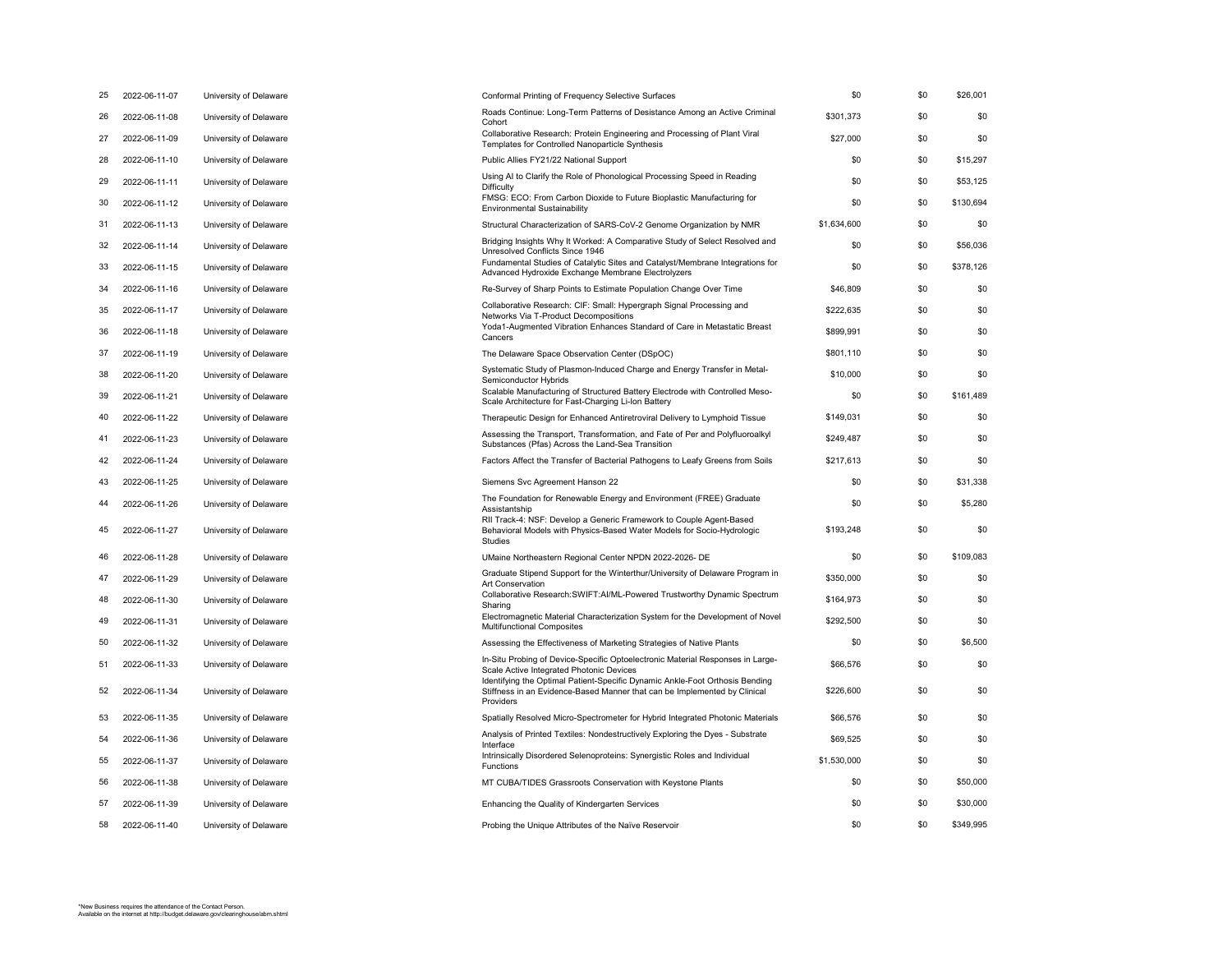| 59 | 2022-06-11-41 | University of Delaware | Cycling     | Collaborative Research: Edge FGT: Establishing Functional Genomics in<br>Anaerobic Fungi for Applications in Agriculture, Sustainability, and Carbon        | \$6,000     | \$0 | \$0         |
|----|---------------|------------------------|-------------|-------------------------------------------------------------------------------------------------------------------------------------------------------------|-------------|-----|-------------|
| 60 | 2022-06-11-42 | University of Delaware |             | Initial Design-Build of the Securing American Biomanufacturing Research and<br>Education Center (SABRE Center)                                              | \$5,000,000 | \$0 | \$0         |
| 61 | 2022-06-11-43 | University of Delaware |             | Runoff Risk V3.0 Assessment                                                                                                                                 | \$32,207    | \$0 | \$0         |
| 62 | 2022-06-11-44 | University of Delaware |             | The Special Initiative on Offshore Wind                                                                                                                     | \$0         | \$0 | \$23,437    |
| 63 | 2022-06-11-45 | University of Delaware | Care        | A Patient-Centered Approach to Interdisciplinary, Team-Based Concussion                                                                                     | \$0         | \$0 | \$79,061    |
| 64 | 2022-06-11-46 | University of Delaware |             | Structural and Functional Analysis of ABCA4 Variants to Determine<br>Pathogenicity and Prognosis of Inherited Retinal Degenerative Diseases                 | \$1,250,000 | \$0 | \$0         |
| 65 | 2022-06-11-47 | University of Delaware |             | Development of a Novel Clinical Measure for Evaluating Hip Muscle Function in<br>Service Members, Veterans, and Civilians Living with Lower Limb Amputation | \$0         | \$0 | \$295,102   |
| 66 | 2022-06-11-48 | University of Delaware |             | Theme 3: AI Institute for Coastal-Smart Digital Agriculture                                                                                                 | \$0         | \$0 | \$4,200,009 |
| 67 | 2022-06-11-49 | University of Delaware |             | Mode of Action and Target Site Toxicity Model Evaluation for PFAS and<br>Hydraulic Fracking Compounds Journal Manuscript                                    | \$0         | \$0 | \$46,875    |
| 68 | 2022-06-11-50 | University of Delaware |             | Enhanced Recycling of Rare-Earth Elements Through Formation of High-<br>Temperature Sulfate Liquids: Towards More Circular Metal Extraction Pathways        | \$1,242,863 | \$0 | \$0         |
| 69 | 2022-06-11-51 | University of Delaware |             | Probing Nano/Bio Interactions to Understand and Overcome Biological Barriers<br><b>Limiting Nanomedicine</b>                                                | \$2,400,000 | \$0 | \$0         |
| 70 | 2022-06-11-52 | University of Delaware |             | NSF Convergence Accelerator Track E: Convergence Towards Nationwide<br>Smart Precision Aquaculture Networks for Sustainable Shellfish Farming               | \$0         | \$0 | \$193,777   |
| 71 | 2022-06-11-53 | University of Delaware |             | Formulation and Evaluation of Biomass-Derived Polymers for High-<br>Performance Applications                                                                | \$1,098,750 | \$0 | \$0         |
| 72 | 2022-06-11-54 | University of Delaware |             | Megawatt Charging System Anl                                                                                                                                | \$0         | \$0 | \$100,064   |
| 73 | 2022-06-11-55 | University of Delaware | Year 26     | Department of Health and Human Services New Directions Early Head Start                                                                                     | \$2,656,262 | \$0 | \$0         |
| 74 | 2022-06-11-56 | University of Delaware |             | Collaboration to Improve Breathing Devices for South Africa                                                                                                 | \$0         | \$0 | \$13,000    |
| 75 | 2022-06-11-57 | University of Delaware |             | Improving Hydration and Safety in the Fire Service with a Novel, Firefighter<br>Hydration Monitoring System                                                 | \$0         | \$0 | \$915,305   |
| 76 | 2022-06-11-58 | University of Delaware |             | Data Collaborations to Support an Equitable and Sustainable Blue Economy                                                                                    | \$0         | \$0 | \$78,125    |
| 77 | 2022-06-11-59 | University of Delaware |             | Evolution of Host Specificity in Malaria Parasites of Birds                                                                                                 | \$689,297   | \$0 | \$0         |
| 78 | 2022-06-11-60 | University of Delaware |             | Harnessing Plant Growth Promoting Rhizobacteria to Modulate Soil Water<br>Retention to Improve Drought Tolerance in Plants.                                 | \$427,013   | \$0 | \$0         |
| 79 | 2022-06-11-61 | University of Delaware | with Babies | The Effects on Children and Parents of Educating Parents About Ways to Play                                                                                 | \$0         | \$0 | \$10,000    |
| 80 | 2022-06-11-62 | University of Delaware | Year 26     | Department of Health and Human Services New Directions Early Head Start                                                                                     | \$73,663    | \$0 | \$0         |
| 81 | 2022-06-11-63 | University of Delaware |             | Multisensory Control of Balance During Walking in Parkinson's Disease                                                                                       | \$1,296,603 | \$0 | \$0         |
| 82 | 2022-06-11-64 | University of Delaware |             | Avoiding Cesarean-Induced Obesity Through Hormone Rescue                                                                                                    | \$1,270,535 | \$0 | \$0         |
| 83 | 2022-06-11-65 | University of Delaware |             | Innovation Framework Agreement                                                                                                                              | \$0         | \$0 | \$29,998    |
| 84 | 2022-06-11-66 | University of Delaware |             | Elucidating the Origin of Sudden Cardiac Death in Dilated Cardiomyopathy:<br>from Phenotype Predictors to Therapeutic Targets                               | \$0         | \$0 | \$150,000   |
| 85 | 2022-06-11-67 | University of Delaware |             | Enhancing Soldier Performance and Protection to Defeat Evolving Threats                                                                                     | \$0         | \$0 | \$4,713,226 |
| 86 | 2022-06-11-68 | University of Delaware |             | Chemosensitization of KMT2A Rearranged Pediatric AML                                                                                                        | \$0         | \$0 | \$114,660   |
| 87 | 2022-06-11-69 | University of Delaware |             | Project ABLE - Igniting a Blue Economy Tech Center in Sussex County                                                                                         | \$1,146,994 | \$0 | \$0         |
| 88 | 2022-06-11-70 | University of Delaware |             | Increase the Capacity of Service Providers to Address Stress and Mental<br>Health Needs Among Northeast Farming Communities.                                | \$0         | \$0 | \$10,908    |
| 89 | 2022-06-11-71 | University of Delaware |             | Suction-Based Transcutaneous Nucleic-Acid Delivery Platform: Mechanisms<br>and Optimization                                                                 | \$0         | \$0 | \$280,000   |
| 90 | 2022-06-11-72 | University of Delaware |             | Assessing Health Effects of the Disaster of 2021 Texas Severe Winter Storms<br>on Morbidity and Mortality                                                   | \$0         | \$0 | \$120,688   |
| 91 | 2022-06-11-73 | University of Delaware |             | Investigating the Role of ECM Stiffness and Renal Interstitial Cell Patterning<br>During Nephron Differentiation in the Embryonic Mouse Kidney              | \$0         | \$0 | \$830,000   |
| 92 | 2022-06-11-74 | University of Delaware |             | Spatial Prioritization of Avian Migratory Stopover Sites in Minnesota                                                                                       | \$0         | \$0 | \$78,789    |
| 93 | 2022-06-11-75 | University of Delaware |             | Everyday Quality (EDQ): Building a Practical Toolkit for Continuous Quality<br>Improvement in Family Child Care                                             | \$0         | \$0 | \$197,763   |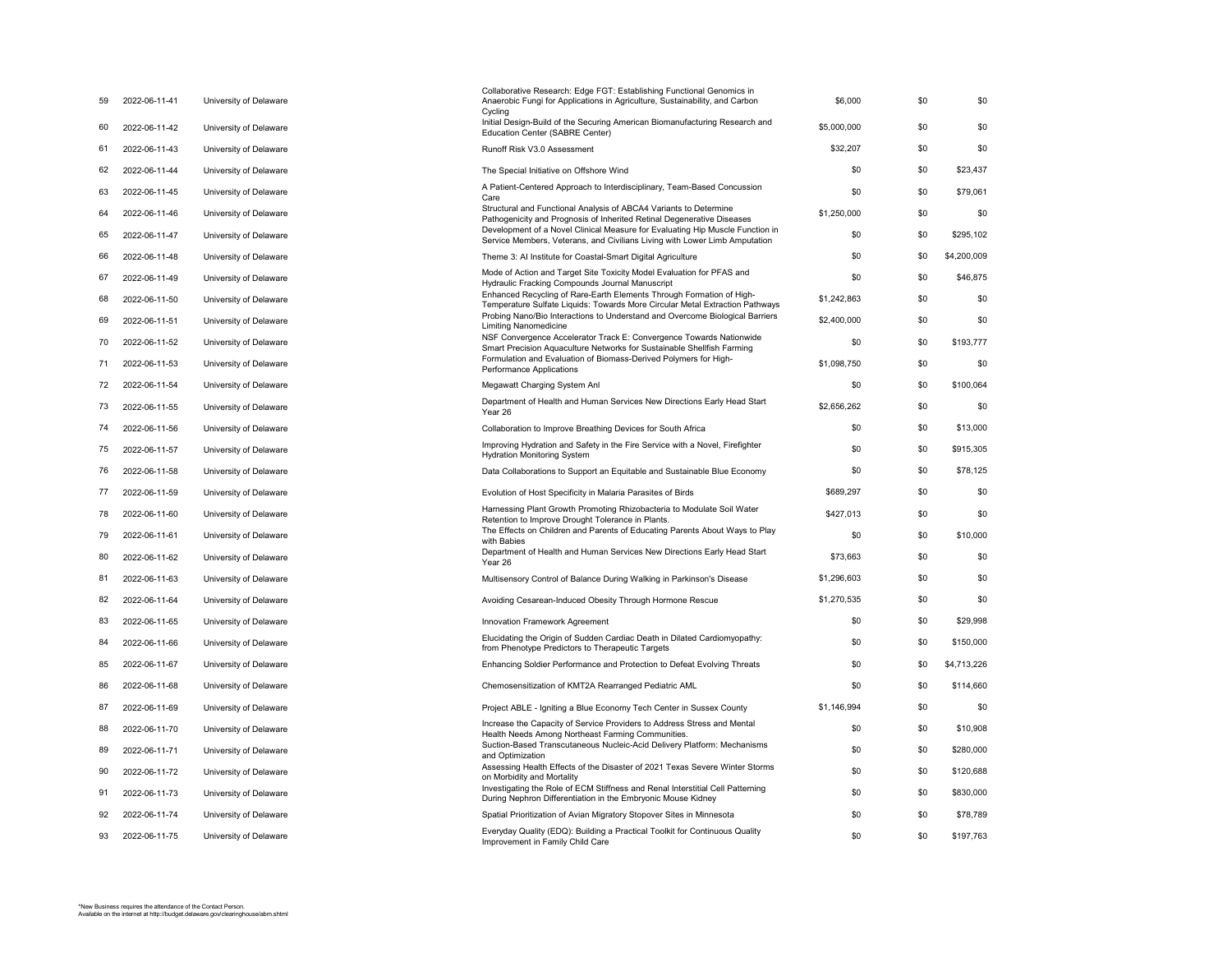| 94  | 2022-06-11-76 | University of Delaware | The Rubin Observatory Construction Project                                                                                                                                        | \$0         | \$0 | \$84,737  |
|-----|---------------|------------------------|-----------------------------------------------------------------------------------------------------------------------------------------------------------------------------------|-------------|-----|-----------|
| 95  | 2022-06-11-77 | University of Delaware | Benchmarking Track Inspection Efficacy with Regard to Track Caused<br>Derailments with Case Studies                                                                               | \$192,558   | \$0 | \$0       |
| 96  | 2022-06-11-78 | University of Delaware | Compact W-Band Imagers for IED Detection Using BiCMOS Integrated Circuits<br>and Additively Fabricated Metaoptics                                                                 | \$2,206,557 | \$0 | \$0       |
| 97  | 2022-06-11-79 | University of Delaware | Novel High-Energy-Density Lithium-(Oxygen+Carbon Dioxide) Reserve<br><b>Batteries</b>                                                                                             | \$0         | \$0 | \$21,625  |
| 98  | 2022-06-11-80 | University of Delaware | Development of Innovative Technologies and Strategies to Mitigate Biological,<br>Chemical, Physical, and Environmental Threats to Food Safety                                     | \$0         | \$0 | \$79,167  |
| 99  | 2022-06-11-81 | University of Delaware | CAREER: Design and Processing of Moisture- Responsive 3D Knitted<br>Structures with Adaptable Mechanical Per-formance                                                             | \$401,447   | \$0 | \$0       |
| 100 | 2022-06-11-82 | University of Delaware | Collaborative Research: SaTC: Core: Small: Investigation of Naming Space<br>Hijacking Threat and its Defense                                                                      | \$195,528   | \$0 | \$0       |
| 101 | 2022-06-11-83 | University of Delaware | Study of the U.S. Institutes for Young Women Leaders                                                                                                                              | \$0         | \$0 | \$210,409 |
| 102 | 2022-06-11-84 | University of Delaware | Clean Hydrogen Partnership                                                                                                                                                        | \$6,716,559 | \$0 | \$0       |
| 103 | 2022-06-11-85 | University of Delaware | HIST/JWST 254: The Jewish Holocaust                                                                                                                                               | \$0         | \$0 | \$13,000  |
| 104 | 2022-06-11-86 | University of Delaware | Longitudinal Structural-Functional Brain Mapping in Epilepsy Patients Selected<br>for Laser Interstitial Thermal Therapy                                                          | \$0         | \$0 | \$225,000 |
| 105 | 2022-06-11-87 | University of Delaware | The Longitudinal Relationship of Sedentary Behavior with Health Outcomes in a<br>Community-Based Cohort: The Johnston County Health Study                                         | \$3,051,546 | \$0 | \$0       |
| 106 | 2022-06-11-88 | University of Delaware | Tablet-Based "Apps" for Functional Assessment of the Upper Limb After Stroke                                                                                                      | \$275,000   | \$0 | \$0       |
| 107 | 2022-06-11-89 | University of Delaware | Advanced Lithium-Sulfur Batteries with Superhigh Areal Capacity                                                                                                                   | \$0         | \$0 | \$35,809  |
| 108 | 2022-06-11-90 | University of Delaware | Equitable, Climate-Resilient Decarbonization of the Philadelphia-Newark<br>Metropolitan Region Via District-Scale Energy Innovations, Forest- and Farm-<br>Circular Economy       | \$0         | \$0 | \$306,981 |
| 109 | 2022-06-11-91 | University of Delaware | Understanding Sex Differences in Traumatic Stress Reactivity                                                                                                                      | \$1,557,142 | \$0 | \$0       |
| 110 | 2022-06-11-92 | University of Delaware | A Wearable and Wirelessly-Powered System for Therapeutic Alternating<br>Electric Field Application in Rodents                                                                     | \$0         | \$0 | \$74,055  |
| 111 | 2022-06-11-93 | University of Delaware | Professional Development to Foster Effectiveness of the Leadership Team at<br>JE Moss Elementary School                                                                           | \$0         | \$0 | \$5,661   |
| 112 | 2022-06-11-94 | University of Delaware | University of Delaware Upward Bound Math & Science Program                                                                                                                        | \$313,778   | \$0 | \$0       |
| 113 | 2022-06-11-95 | University of Delaware | Next Generation MRI Scanner for Biomedical and Brain Research                                                                                                                     | \$2,000,000 | \$0 | \$0       |
| 114 | 2022-06-11-96 | University of Delaware | Radio America Production of Educational Audio and Video Features for the<br>Center for Economic Educations & Entrepreneurship                                                     | \$0         | \$0 | \$71,945  |
| 115 | 2022-06-11-97 | University of Delaware | High-Intensity Interval Training to Recover Walking Post-Stroke: HIT-Stroke<br>Trial 2                                                                                            | \$0         | \$0 | \$743,550 |
| 116 | 2022-06-11-98 | University of Delaware | Collaborative Research: SHF: Medium: Practical and Rigorous Correctness<br>Checking and Correctness Preservation for Irregular Parallel Programs                                  | \$8,000     | \$0 | \$0       |
| 117 | 2022-06-11-99 | University of Delaware | Regulating Multiple ER/SR Complexes by Targeting Cardiac Hsp90ß                                                                                                                   | \$2,000,000 | \$0 | \$0       |
| 118 | 2022-06-12-01 | University of Delaware | A Customized, Wearable Hydration Monitor for Older Adults                                                                                                                         | \$275,000   | \$0 | \$0       |
| 119 | 2022-06-12-02 | University of Delaware | Expandgise: Track 1: Development of ER-Doped Semiconductor<br>Nanophotonics to Realize Optoelectronic Capabilities for Quantum Information<br>Applications at Telecom Wavelengths | \$0         | \$0 | \$134,938 |

6/16/2022